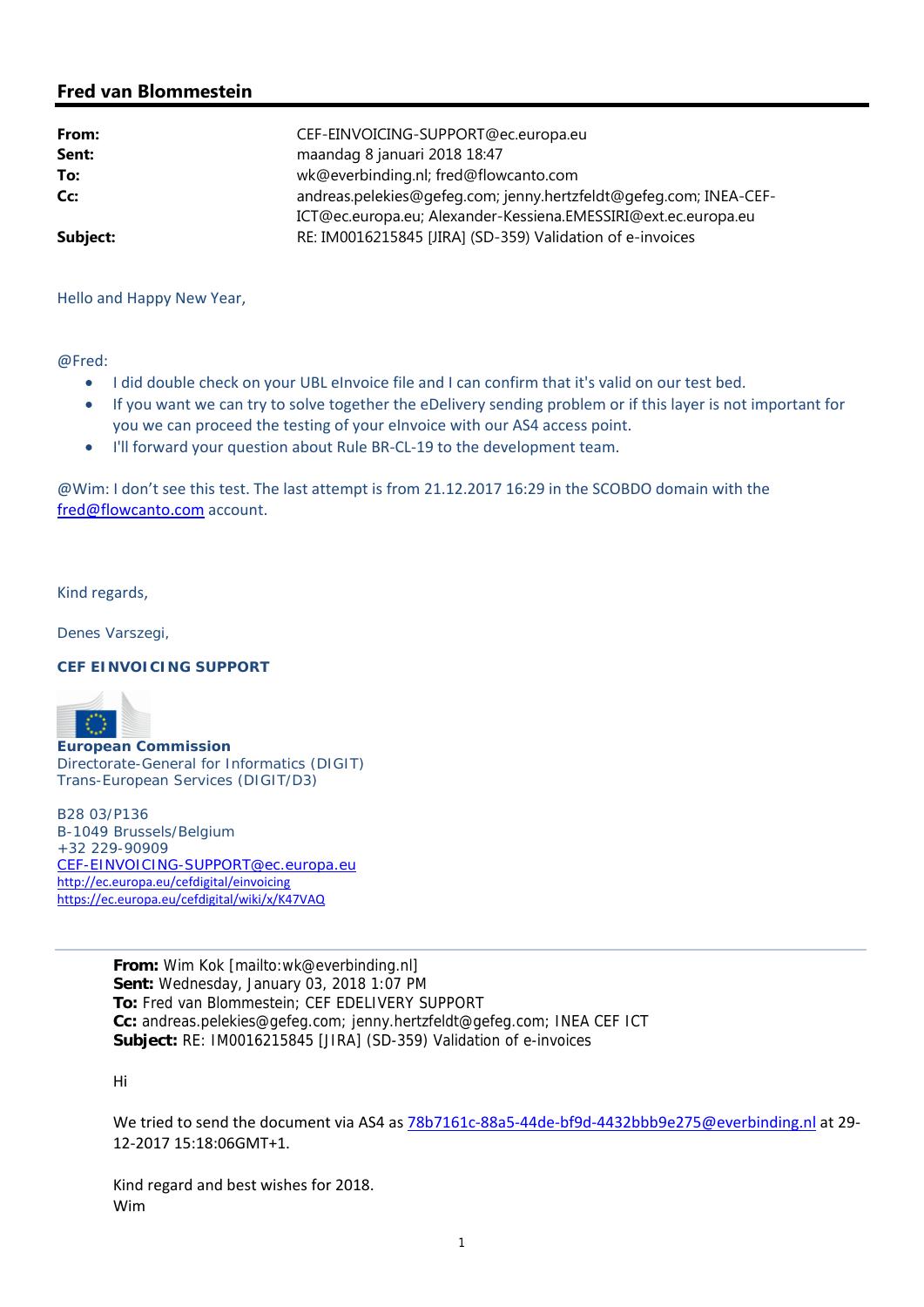**From:** Fred van Blommestein [mailto:fred@flowcanto.com] **Sent:** Wednesday, 3 January 2018 11:28

**To:** CEF‐EDELIVERY‐SUPPORT@ec.europa.eu

**Cc:** Wim Kok <wk@everbinding.nl>; andreas.pelekies@gefeg.com; jenny.hertzfeldt@gefeg.com; INEA‐CEF‐ ICT@ec.europa.eu

**Subject:** RE: IM0016215845 [JIRA] (SD‐359) Validation of e‐invoices

Hello and happy new year to you as well!

I have carried out the test 29 December, using my login name (fred@flowcanto.com). The date and time in the report are OK.

To be sure you may run the test yourself, with the UBL file I sent (also attached to this mail).

Best regards,

Fred van Blommestein

**From:** CEF-EDELIVERY-SUPPORT@ec.europa.eu [mailto:CEF-EDELIVERY-SUPPORT@ec.europa.eu] **Sent:** woensdag 3 januari 2018 11:02 **To:** fred@flowcanto.com **Cc:** wk@eVerbinding.nl; andreas.pelekies@gefeg.com; jenny.hertzfeldt@gefeg.com; INEA-CEF-ICT@ec.europa.eu **Subject:** RE: IM0016215845 [JIRA] (SD-359) Validation of e-invoices

Hello and happy new year,

Denes will be back on Monday, however, I will try to assist you. In order to validate the report, could you please tell me when the test was carried out? I used the date in the report, but I am unable to verify the success of this validation based on that date.

Kind regards,

**From:** Fred van Blommestein [mailto:fred@flowcanto.com] **Sent:** Friday, December 29, 2017 3:17 PM **To:** CEF EDELIVERY SUPPORT <CEF‐EDELIVERY‐SUPPORT@ec.europa.eu> **Cc:** 'Wim Kok' <wk@eVerbinding.nl>; 'Andreas Pelekies' <andreas.pelekies@gefeg.com>; jenny.hertzfeldt@gefeg.com; INEA CEF ICT <INEA-CEF-ICT@ec.europa.eu> **Subject:** RE: IM0016215845 [JIRA] (SD‐359) Validation of e‐invoices

Dear Denes,

My colleague Wim Kok was trying to perform a test with the AS2 and AS4 protocol, but was not yet successful, due to technical protocol issues. Our project, SCOBDO, is about semantic and syntax translation, not about protocols. We have tested the attached XML, that was the output of our translation tool, by uploading the file to the GITB. We got a successful report (also attached). Can you confirm that the UBL file validates?

Moreover, we found a possible error in the GITB. Rule BR‐CL‐19 states: "Invoiced note subject code SHOULD be coded using UNCL4451". UNCL4451 is a list of alfa‐3 codes (see http://www.unece.org/fileadmin/DAM/trade/untdid/d16b/tred/tred4451.htm), but the test lists a set of numeric codes. Valid UBL messages that contain an alfa code are invalid according to GITB. Can you please look into that?

Thank you and a happy new year!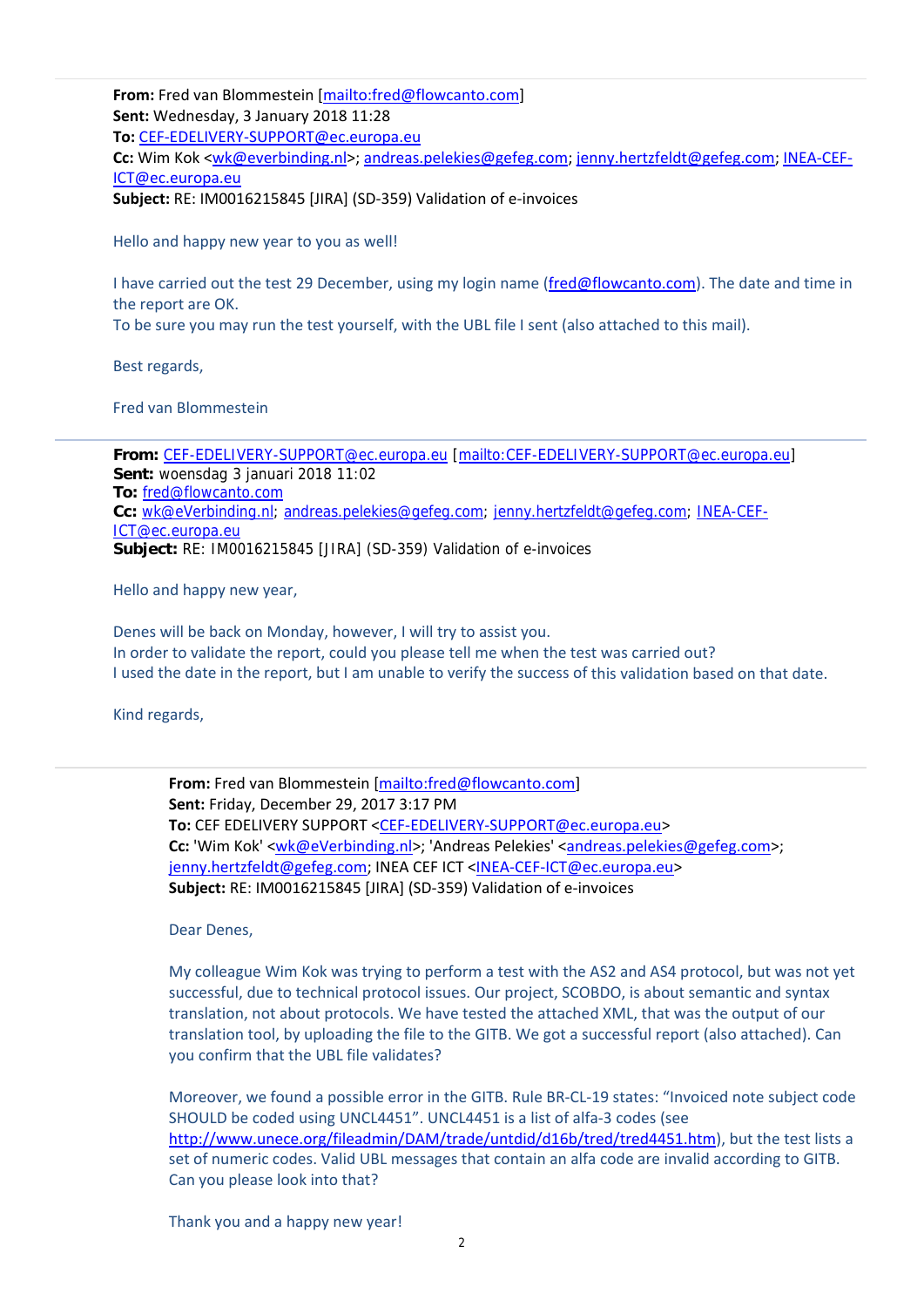Best regards,

Fred van Blommestein

**From:** CEF-EDELIVERY-SUPPORT@ec.europa.eu [mailto:CEF-EDELIVERY-SUPPORT@ec.europa.eu] **Sent:** woensdag 20 december 2017 12:15 **To:** fred@flowcanto.com **Subject:** RE: IM0016215845 [JIRA] (SD-359) Validation of e-invoices

Hello Fred,

How is your testing? Let me know if you need help. Since the new SOD is still draft, I'm sending you again the latest version.

Kind regards,

Denes Varszegi,

## **CEF EINVOICING SUPPORT**



**European Commission** Directorate-General for Informatics (DIGIT) Trans-European Services (DIGIT/D3)

B28 03/P136 B-1049 Brussels/Belgium +32 229-90909 CEF-EINVOICING-SUPPORT@ec.europa.eu http://ec.europa.eu/cefdigital/einvoicing https://ec.europa.eu/cefdigital/wiki/x/K47VAQ

> **From:** CEF EDELIVERY SUPPORT **Sent:** Tuesday, December 12, 2017 7:23 PM **To:** 'fred@flowcanto.com' **Subject:** IM0016215845 [JIRA] (SD-359) Validation of e-invoices

Dear Fred,

Sorry for the delay, this service procedure (and the service offering document) has just changed and we had to wait for it.

This service is published on this CEF site: https://ec.europa.eu/cefdigital/wiki/display/CEFDIGITAL/CEF+eInvoicing+Conformance+Tes ting

You can find the general information about this testing service there.

Normally you can find the documentation there as well, but in this case I attached the latest one for you in this mail.

Please read it, check the procedure, methods and the technical requirements.

As you'll see there is a bunch of methods for testing the eInvoices.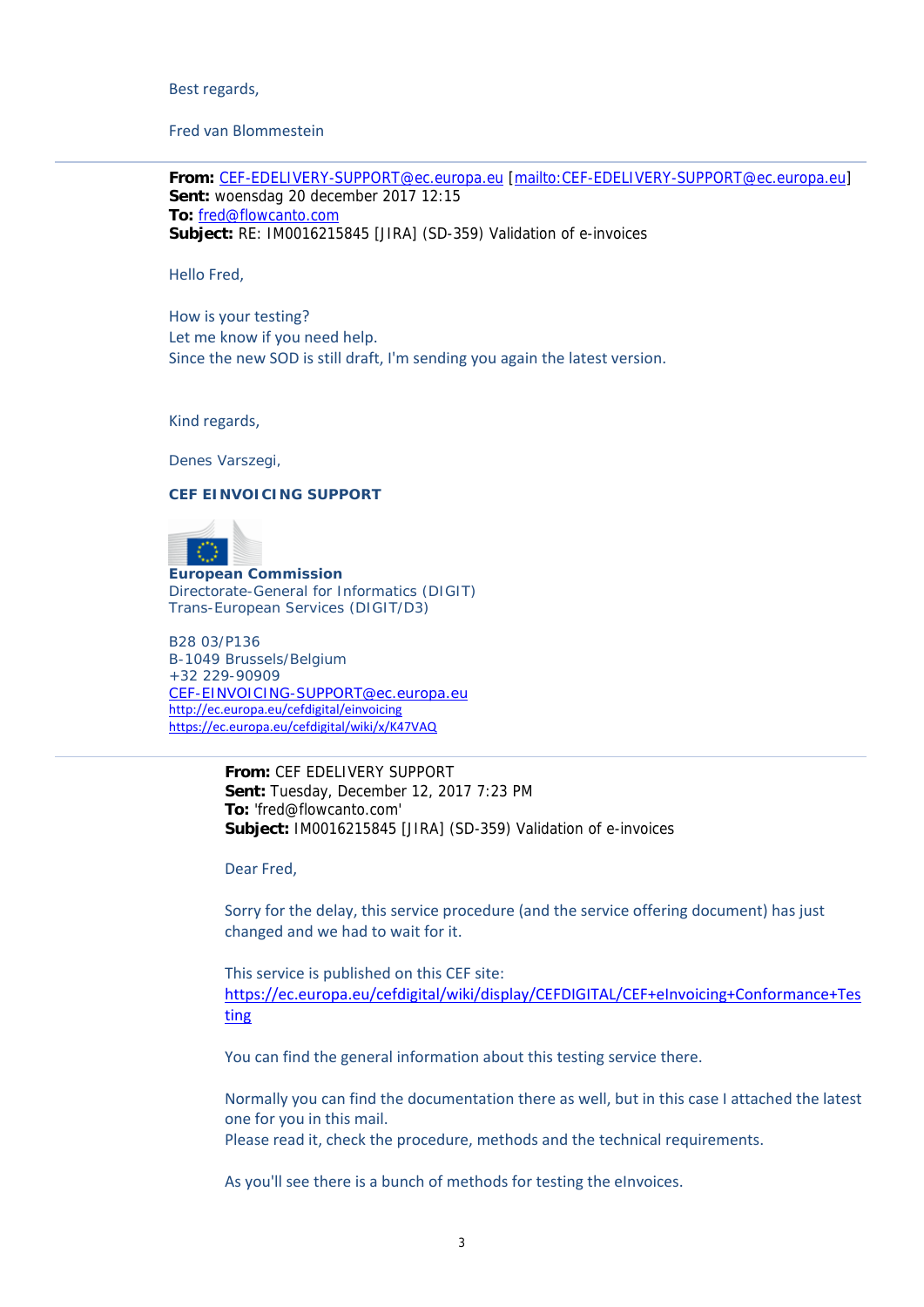Our suggestion is that you can use all of them for "testing" purposes, but for the "official" test which will be provided to INEA use only the eDelivery methods (AS2 or AS4). The reason of this is that only the eDelivery testing sessions are recorded in the testing portal. The reports could be downloaded later or you can refer to any of the completed tests.

For the eDelivery testing methods you have to be registered, the others could be anonymous.

I did the initial registration for you so you can login to the testing portal, and try any of the methods.

The testing portal URL: http://einvoicing.westeurope.cloudapp.azure.com:9000 Login: E‐mail Address: fred@flowcanto.com Password: Scobdo123 (you can change)

Please contact us if you have any problem or question.

Kind regards,

Denes Varszegi,

**CEF EINVOICING SUPPORT**



**European Commission** Directorate-General for Informatics (DIGIT) Trans-European Services (DIGIT/D3)

B28 03/P136 B-1049 Brussels/Belgium +32 229-90909 CEF-EINVOICING-SUPPORT@ec.europa.eu http://ec.europa.eu/cefdigital/einvoicing https://ec.europa.eu/cefdigital/wiki/x/K47VAQ

> **From:** Fred VAN BLOMMESTEIN (JIRA) [mailto:noreply-cefdigital@ec.europa.eu] **Sent:** Wednesday, December 06, 2017 8:47 AM **To:** CEF EDELIVERY SUPPORT **Subject:** IM0016215845 [JIRA] (SD-359) Validation of e-invoices



issue

Service Desk / **2SD-359** Validation of e-invoices

**Issue Type: 2Support Assignee:** CEF EINVOICING SUPPORT **Created:** 06/Dec/17 8:46 AM **Labels:** einvoicing